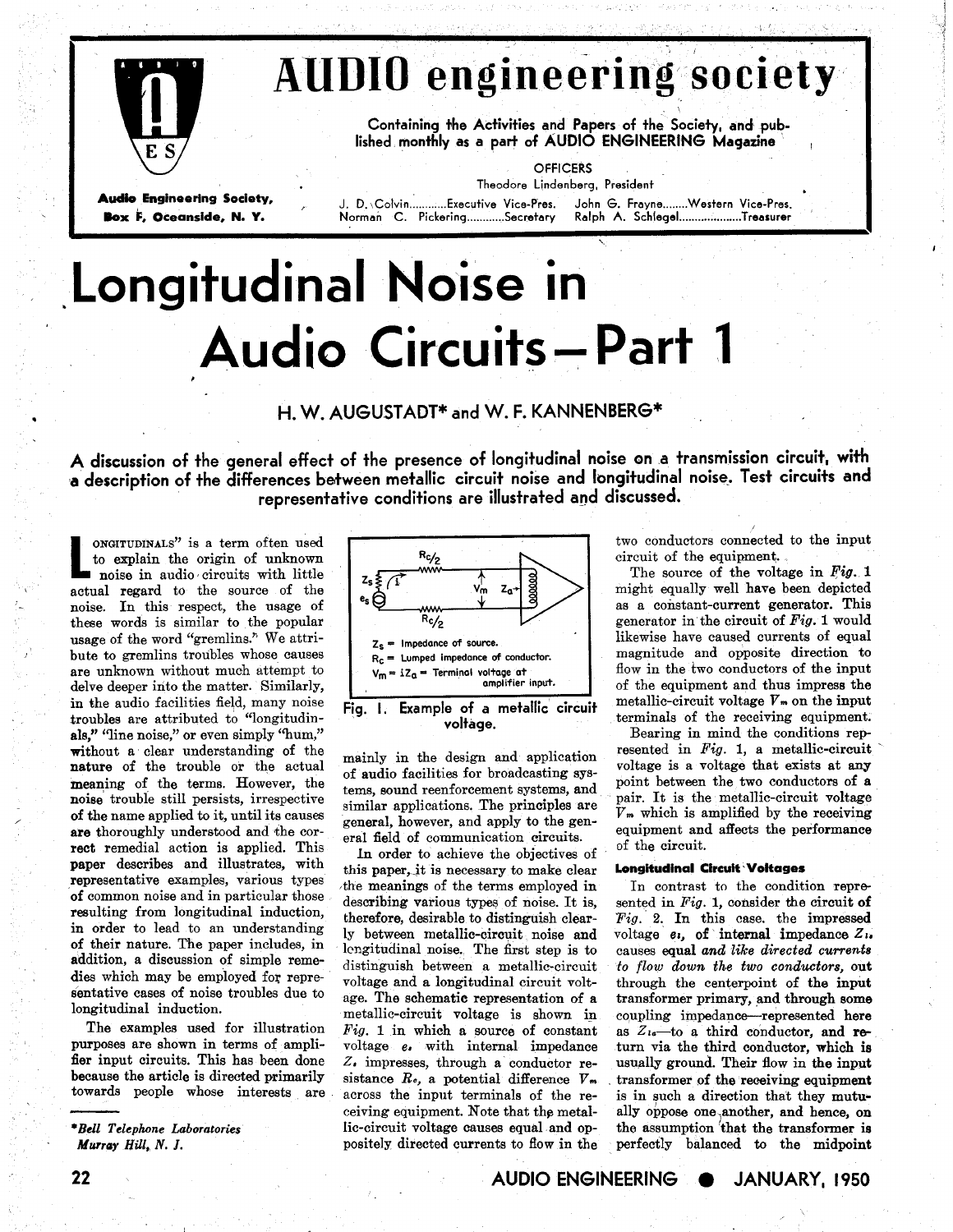ference across the input terminals of the conductor resistances and the im-<br>the receiving equipment. The flow of pedances to ground,  $Z_i$ , and  $Z_i$ , of Fig. the receiving equipment. The flow of pedances to ground,  $Z_{14}$  and  $Z_{14}$ , of *Pig. Phig. 28, and Pig. Phig. Pig. <i>Phig. 2 may be lumped or distributed.* this longitudinal current through the coupling impedance  $Z_{14}$  causes a potential difference V<sub>i</sub>. to exist between the **Source of Longitudinal Noise** input circuit of the amplifier and the The illustrations employed to clarify third conductor, but no metallic-circuit the definitions of metallic circuit and third conductor, but no metallic-circuit the definitions of metallic circuit and voltage is produced by this current, and longitudinal circuit voltages represent voltage is produced by this current, and longitudinal circuit voltages represent hence the voltage  $V_m$  across the input conditions which may be set up in the hence the voltage  $V_m$  across the input conditions which may be set up in the terminals of the receiving equipment laboratory but do not reflect the conterminals of the receiving equipment laboratory but do not reflect the con-

Note that as in the case of the metal- normal use of the equipment. Hence, lic-circuit voltage condition of  $Fig. 1$ , it is of interest to investigate the means the source of the longitudinal voltage may be either a constant-voltage genmay be either a constant-voltage gen- duced into the input circuits of audio erator as depicted or a constant-current equipment. Figure 3 represents one erator as depicted or a constant-current equipment. *Figure* 3 represents one generator. This latter generator may method by which longitudinal induced generator. This latter generator may method by which longitudinal induced<br>be thought of as a generator which in-<br>voltages of electromagnetic origin are be thought of as a generator which in-<br>troduces of electromagnetic origin are<br>troduces a current  $i/2$  on each conduc-<br>introduced on a circuit. In this case. troduces a current  $i/2$  on each conduc- introduced on a circuit. In this case, tor of the input circuit. The longitudin- it is assumed that the conductors of the tor of the input circuit. The longitudin- it is assumed that the conductors of the al currents flow to the third conductor input pair are situated near a power

In keeping with the conditions de-<br>picted in  $Fig. 2$ , a longitudinal voltage picted in *Fig.* 2, a longitudinal voltage netic field from the power conductor is a voltage that exists equally on the cuts the conductors of the amplifier two conductors of a pair with reference to some third conductor to which it is conductively coupled, generally taken as ground.

are produced by unwanted sources they directed currents to flow on the conductors are designated as noise generators. The tors of the input pair and return via are designated as *noise generators*. The tors of the input pair and return via<br>noise generators in the circuit of Fig. 1 some third conductor with which they noise generators in the circuit of *Fig.* 1 may be either of the constant-voltage are coupled, indicated in the figure as or constant-current type and produce ground. or constant-current type and produce *metallic-circuit noise voltages* and *me-* Note that the condition represented *tallic-circuit noise currents* respectively. in *Fig.* 3 may also be one by means of *tallic-circuit noise currents respectively.* in *Fig.* 3 may also be one by means of In the longitudinal case of *Fig.* 2, the which a metallic-circuit noise voltage In the longitudinal case of  $Fig. 2$ , the which a metallic-circuit noise voltage noise generators produce  $longitudinal$  is introduced into the circuit. This noise generators produce *longitudinal* is introduced into the circuit. This noise voltages and *longitudinal* noise happens whenever the two conductors *noise voltages* and *longitudinal noise* happens whenever the two conductors *currents,* depending on whether they of the pair are not linked by the same are respectively of the constant-voltage field. Assuming that changes cannot are respectively of the constant-voltage field. Assuming that changes cannot or constant-current type. In addition, it be made to eliminate the source of the or constant-current type. In addition, it be made to eliminate the source of the solud be noted that the generators may disturbance, the magnitude of the mebe lumped generators as depicted in the tallic-circuit noise voltage induced in figures for ease of illustration, or they the circuit is reduced 'by employing

ground, they produce no potential dif- may be distributed sources. Likewise, ference across the input terminals of the conductor resistances and the im-

zero. ditions likely to be encountered in the Note that as in the case of the metal-<br>normal use of the equipment. Hence, it is of interest to investigate the means<br>by which longitudinal noise is introal currents flow to the third conductor input pair are situated near a power<br>via the two impedances  $Z_i$ , and  $Z_i$ , conductor carrying substantial amounts conductor carrying substantial amounts of current. The resulting electromagcuts the conductors of the amplifier<br>input circuit, and hence introduces distributed e.m.f's of approximately equal magnitude and the same sign on the two conductors of the pair. These  $e.m.f's$ When the generators of *Figs*, 1 and 2 cause approximately equal and like e produced by unwanted sources they directed currents to flow on the conduc-

disturbance, the magnitude of the me-



**Fig. 2. Example of a longitudinal circuit voltage.** 

twisted or transposed pair conductors for the input circuit and also by making the distance between the audio pair conductors small compared with the distance of the audio pair from the power circuit. These precautions do not necessarily alter the magnitude of the voltage induced, but rather minimize the magnitude of the metallic-circuit voltage by arranging the circuit in such a way that equal e.m.f's, of like polarity, are induced on both conductors. The sum of these  $e.m.f's$  around the input circuit itself is zero, and hence the metallic-circuit voltage at all points of the circuit is zero. Thus, in an exposure of the character represented, protection against metallic-circuit noise voltages is obtained by so arranging the circuit that substantially only longitudinal voltages are induced on the circuit.

For the case depicted in *Fig.* **3,** It is quite obvious that in the usual installation the coupling impedance between the power circuit and the audio input



**Fig. 3 (left). Example of longitudinal voltage caused by inductive coupling between power circuit and pair connecting source to amplifier. Fig. 4 (right). Schematic representation of longitudinal voltage resulting from magnetic induction.** 

**AUDIO ENGINEERING JANUARY, 1950**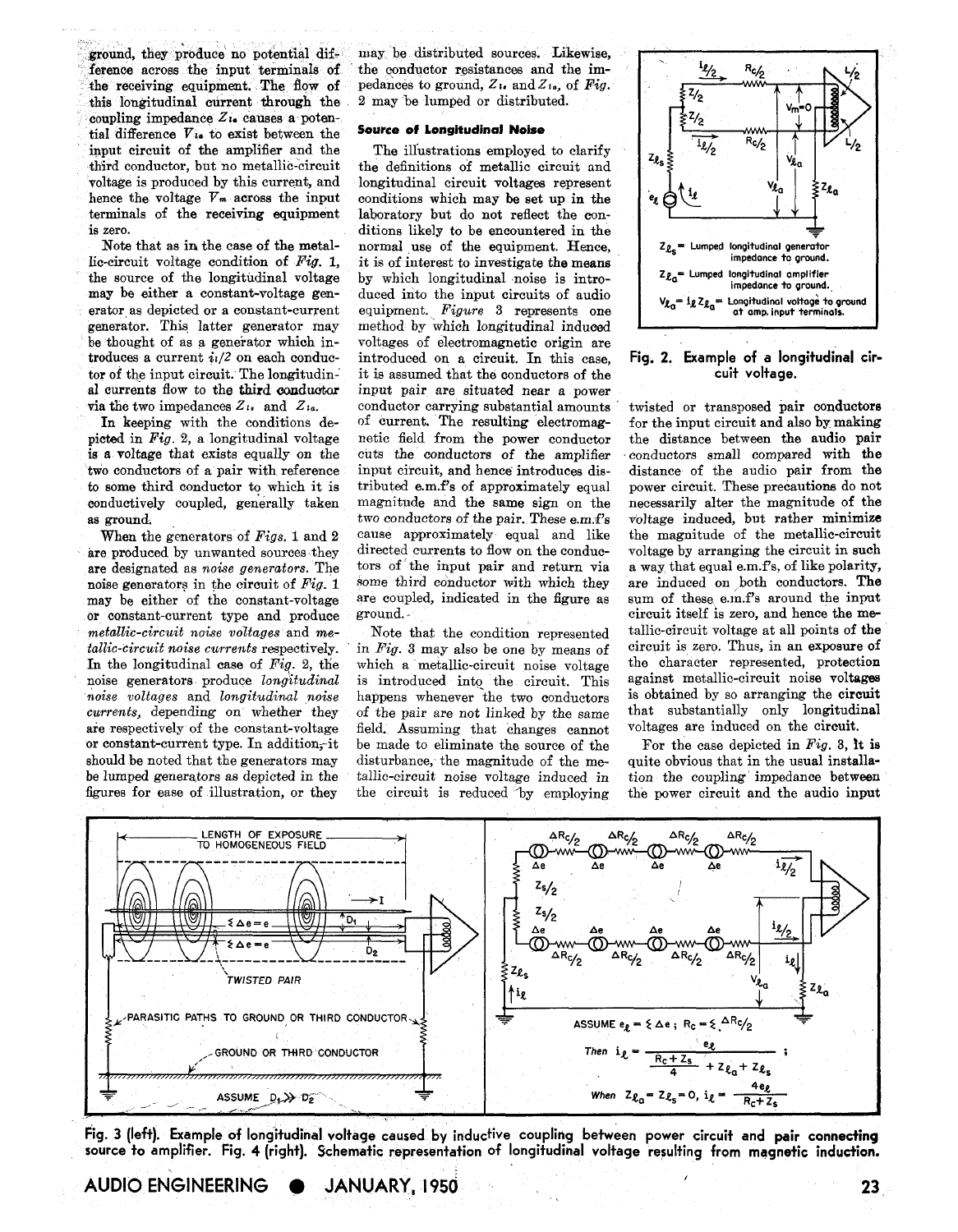

Fig. **5.** Example of longitudinal current caused by electrostatic and leakage coupling between power circuit and pair connecting source to amplifier.

circuit is negligible with respect to the duced currents flow from the power magnitude of the longitudinal and conductor to ground via the input cir-<br>metallic-circuit impedances of the am-<br>cuit of the amplifier. In general, for metallic-circuit impedances of the am- cuit of the amplifier. In general, for plifier input circuit. This condition cases of induction of this type, the plifier input circuit. This condition cases of induction of this type, the may be regarded as one in which the coupling impedance between the power may be regarded as one in which the coupling impedance between the power<br>noise is introduced into the circuit by circuit and the conductors of the input Noise of this type is known in this to the longitudinal impedances of the paper as noise due to a longitudinal input circuit to ground. Hence, the

longitudinal induced voltage resulting impedance. Noise of the type depicted from the conditions of exposure de- in  $Fig. 5$  may be regarded as resulting from the conditions of exposure de- in  $Fig. 5$  may be regarded as resulting picted in *Fig.* 3 is shown in *Fig.* 4. The from a constant-current generator and equal incremental distributed voltages is known in this paper as a longitudinal of like sign induced on the two conof like sign induced on the two con-<br>ductors of the pair cause equal currents. ductors of the pair cause equal currents The schematic representation of noise<br>to flow down the conductors to some resulting from a longitudinal noise

current  $i_1/2$  on the conductors in *Fig.* 4 in comparison with the magnitude of is determined by the metallic-circuit the coupling impedance  $Z_c$ , between is determined by the metallic-circuit the coupling impedance  $Z_e$ , between<br>impedances and the longitudinal impedances of the circuit to ground.  $\overline{O_n}$  of the amplifier. Consider the case in the assumption that the source and which the metallic-circuit impedances receiving equipments have their center are negligible compared with the mag-<br>noints stranned to ground and that the nitude of the longitudinal impedances points strapped to ground and that the nitude of the longitudinal impedances<br>input transformer of the receiving to ground of the input circuit. The input transformer of the receiving to ground of the input circuit. The equipment is an ideal one the magni-<br>longitudinal noise current entering the equipment is an ideal one, the magni-<br>tudinal noise current entering the tude of the longitudinal current is  $\lim$ -<br>circuit is then  $i = \frac{2V}{V}$ . Under these tude of the longitudinal current is limited only by the metallic-circuit im-<br>pedances and becomes  $i_l = 4e_l/R_c+Z_s$  ground of the input circuit of the This expression for longitudinal current indicates that the effect of a longitudinal induced voltage on a circuit is that of a zero impedance generator.

circuit under representative field con-<br>ditions is shown schematically in  $Fig.$  Recapitulating, the noise introduced ditions is shown schematically in  $Fig.$  Recapitulating, the noise introduced  $\tilde{b}$ . In the case depicted it is assumed in a circuit by electromagnetic coupling 5. In the case depicted it is assumed in a circuit by electromagnetic coupling that the power-circuit conductor is at is known as a longitudinal noise *voltage* that the power-circuit conductor is at is known as a longitudinal noise *voltage*  a voltage  $V$  with respect to ground but because the noise generator has sub-<br>that the current flowing on the nower stantially zero internal impedance. The that the current flowing on the power circuit is negligible, and, therefore, the circuit is negligible, and, therefore, the noise introduced in a circuit by leakage, associated electromagnetic field is neg- or by electrostatic coupling, is known associated electromagnetic field is neg- or by electrostatic coupling, is known ligible. Parasitic leakages and capaci- as a longitudinal noise *current* because tances are, however, assumed to exist it is due to a substantially constant  $\frac{1}{\sqrt{2}}$  between the nower circuit and the input current generator. between the power circuit and the input circuit of the amplifier. Under these **Method for Identification** 

noise is introduced into the circuit by circuit and the conductors of the input<br>means of a zero-impedance generator, circuit is extremely large with respect means of a zero-impedance generator. circuit is extremely large with respect Noise of this type is known in this to the longitudinal impedances of the paper as noise due to a longitudinal input circuit to ground. Hence, the noise voltage. The magnitude of the longitudinal induced noise voltage. magnitude of the longitudinal induced<br>The schematic representation of the current is determined by the coupling The schematic representation of the current is determined by the coupling longitudinal induced voltage resulting impedance. Noise of the type depicted from a constant-current generator and

to flow down the conductors to some resulting from a longitudinal noise third conductor via the coupling im-<br>current is shown in  $Fig. 6$ . The longithird conductor via the coupling im-<br>pedances  $Z_i$ , and  $Z_i$ , tudinal impedances of the input circuit pedances  $Z_{1}$ , and  $Z_{1}$ . tudinal impedances of the input circuit The magnitude of the longitudinal to ground are assumed to be negligible The magnitude of the longitudinal to ground are assumed to be negligible current  $i/2$  on the conductors in Fig. 4 in comparison with the magnitude of the power circuit and the input circuit ground of the input circuit of the amplifier is

$$
V_{1a} = \frac{Z_{1a} Z_{1s}}{Z_{1a} + Z_{1s}} i_l
$$

In the case of a longitudinal noise cur-**Longitudinal Currents rent, the magnitude of the longitudinal**<br>The manner in which longitudinal voltage,  $V_{i\phi}$ , is determined by the lon-The manner in which longitudinal voltage,  $V_{10}$ , is determined by the lon-<br>induced currents are introduced in a gitudinal impedance to ground of the gitudinal impedance to ground of the input circuit of the amplifier.

as a longitudinal noise *current* because it is due to a substantially constant-

The above differentiation in the types

of longitudinal noise has been stressed because it will be shown later that the circuit modification required to mitigate the effects of longitudinal induction depends on which type of induction is predominant. Accordingly, it is valuable to be able to identify the type of longitudinal induction to which the circuit is subjected. **A** test circuit for identification purposes is shown in *Fig.*  7. As shown in this figure, the two conductors of the pair are strapped together and connected to one input terminal of the amplifier; the other input terminal of the amplifier is connected to ground. At the sending end of the pair, the conductors are strapped together and connected to one contact of a single-pole single-throw switch. The other contact of the switch is connected to ground.

Identification of the type of induction is established by using this circuit to demonstrate its predominant characteristics. Assume, for example, that the noise results from electromagnetic induction. Of the two sending end conditions, open-circuit or short-circuitto-ground, the short-circuit-to-ground condition enables the longitudinal noise voltage to produce the larger current flow, and hence causes most of the induced voltage to appear across the amplifier input terminals. When the sending end is open-circuit-to-ground, the longitudinal current flow is a minimum because of the high impedance to ground at the sending end, and most of the induced voltage appears across the open circuit at the sending end. The voltage across the amplifier input terminals is small because the longitudinal current flow is a minimum.

In the presence of a longitudinal

*[Continued* on *page* 451



Fig. 6. Schematic representation of a longitudinal current resulting from parasitic coupling to a power circuit.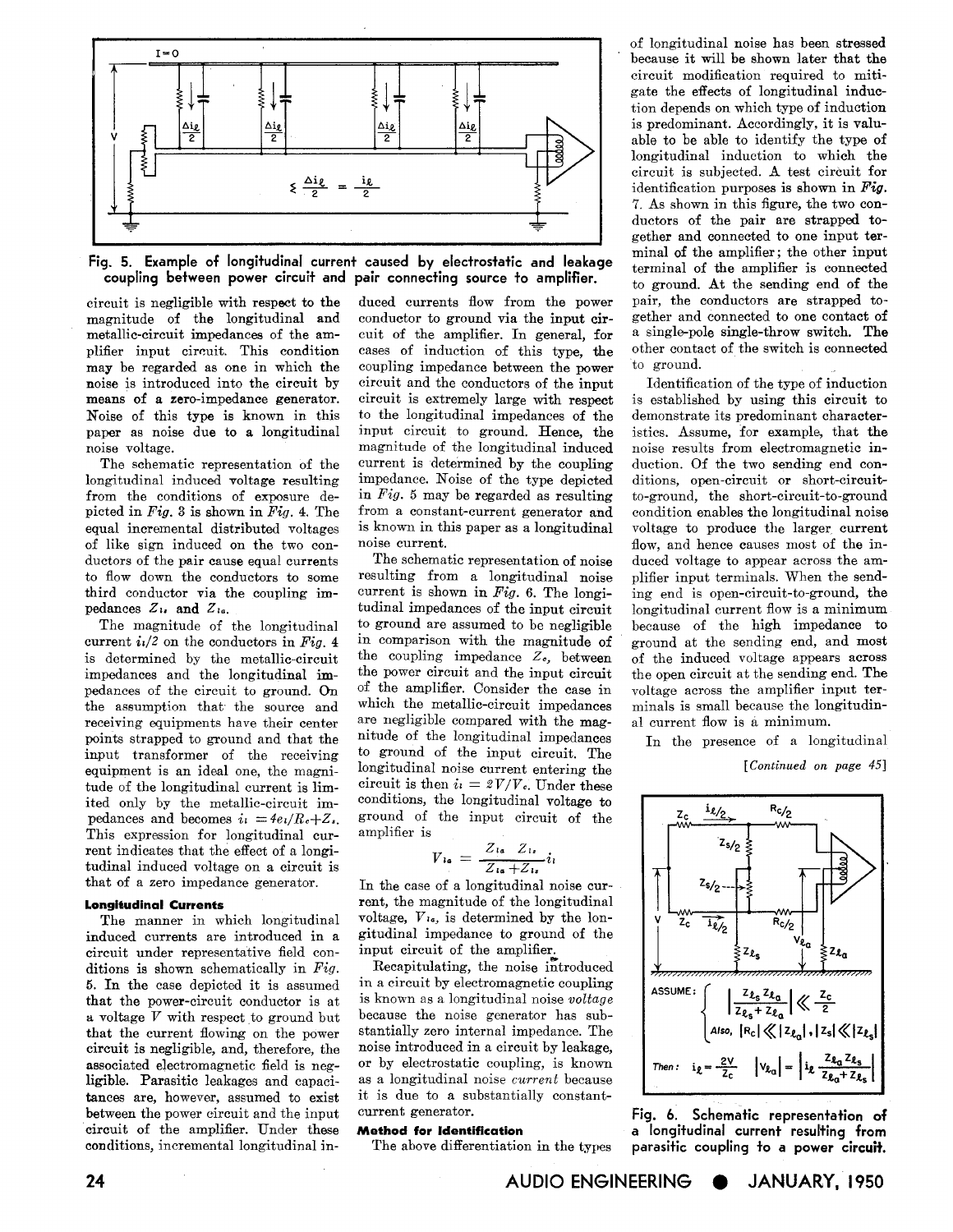# **LONGITUDINAL NOISE IN AUDIO CIRCUITS**

## *[from page 241*

noise current, the effects observed with the test circuit are just the reverse from those described above. In this case, the voltage across the amplifier terminals is greater with the switch at the sending end open, because the noise current flows to ground mainly via the input transformer of the amplifier. Closing the switch to ground drains off the longitudinal noise current to ground through a short circuit and causes minimum voltage to appear across the input terminals of the amplifier. As previously explained, the longitudinal voltage to ground of the input circuit depends, in this type of noise induction, mainly on the impedance to ground of the input circuit.

Identification of the type of noise induction is possible by observing the magnitude of the amplifier output. If the output is greater when the switch at the sending end is closed, the noise is of the longitudinal - noise - voltage type. On the other hand, if the output is greater with the sending end switch open, the noise is of the longitudinalnoise-current type. If the output is approximately the same for either switch condition, both forms of induction are present in comparable amounts. *(To be concluded)*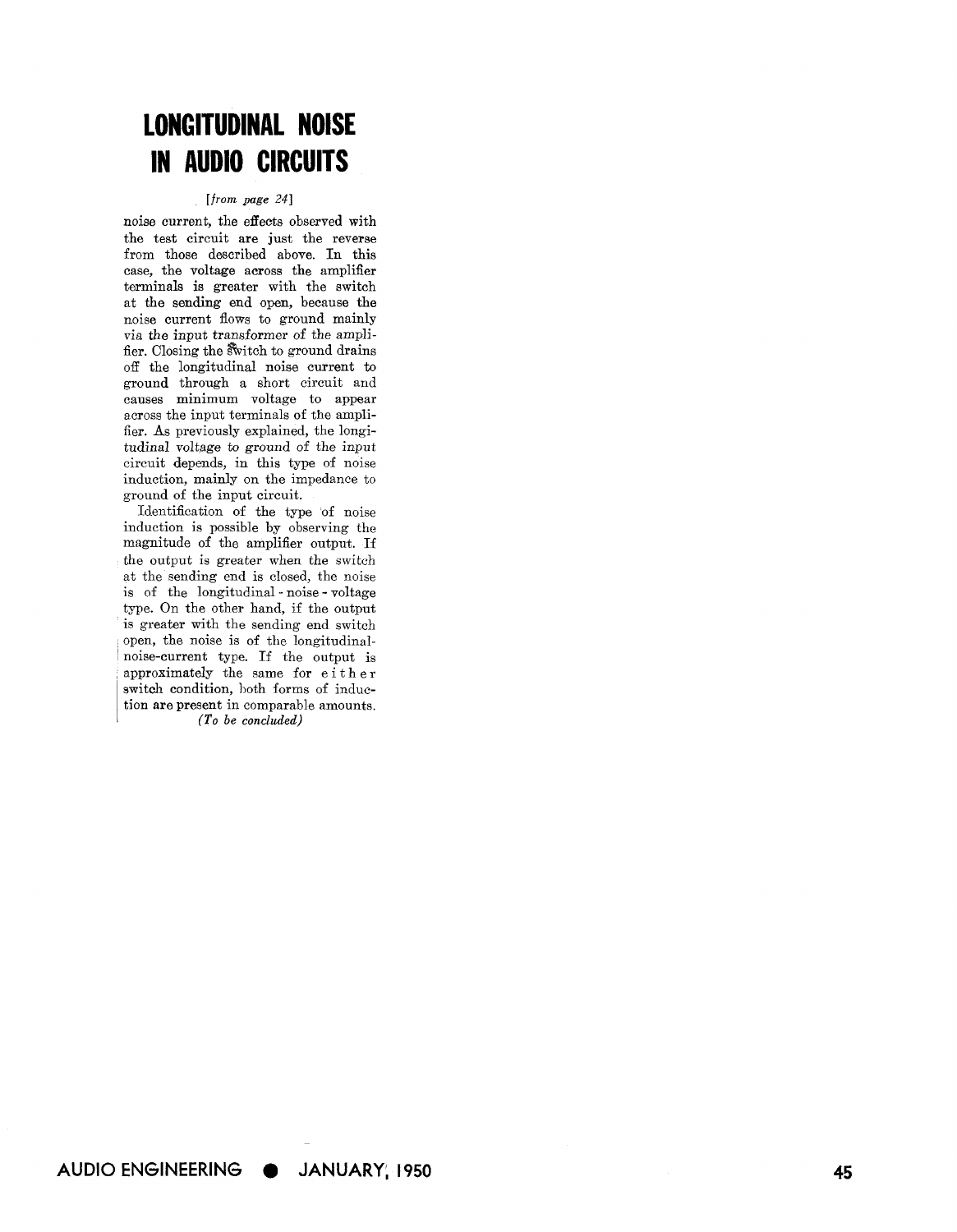

# **AUDIO engineering society**

**Containing the Activities and Papers of the Society, and published monthly as a part of AUDIO ENGINEERING Magazine** 

**OFFICERS Theodore Lindenberg, President** 

**Audio Engineering Society,** J. D. Colvin... Executive Vice-Pres. John G. Frayne.. Western Vice-Pres.<br> **Box F, Oceanside, N. Y.** Morman C. Pickering..... Secretary Ralph A. Schiegel...... Treasurer  $B$ **Ralph A. Schiegel** . . . . . . . Treasurer

# **Longitudinal Noise in Audio Circuits- Part 2**

## H. W. AUGUSTADT<sup>\*</sup> and W. F. KANNENBERG<sup>\*</sup>

**A discussion of the general effect of the presence of longitudinal noise on a transmission circuit, with**  a description of the differences between metallic circuit noise and longitudinal noise. Test circuits and **representative conditions are illustrated and discussed.** 

neither a longitudinal noise voltage nor a current can be impressed on the input circuit of an amplifier without degrading the signal-to-noise ratio of the system. It is, therefore, of interest to investigate by what means the longitudinal induced noise is converted into a metallic-circuit voltage in order that longitudinal to metallic-circuit noise little difficulty. However, the flow of<br>it may be amplified and appear in the takes place is represented schematically the longitudinal curre

longitudinal induced noise, especially when the center point of the input circuit is not grounded. Difficulties, in this case, generally will be experienced from longitudinal noise currents. The manner in which the translation from longitudinal to metallic-circuit noise takes place is represented schematically it may be amplified and appear in the takes place is represented schematically the longitudinal current through  $C_1$  and output circuit of the amplifier.  $\begin{array}{c|c}\n\text{in } Fig. 8. \text{ It is assumed, for the purposes} & \text{the grid-to-ground impedance of the or illustration, that the impedance to amplitude-circuit volt-$ **Shielding**<br>The omission of an electrostatic terconnecting circuit is large compared is amplified and degrades the signal-<br>The omission of an electrostatic terconnecting circuit is large compared is amplified and degrades The omission of an electrostatic terconnecting circuit is large compared is amplified and degrades the signal-<br>ield from the input transformer of to the impedance to ground of the re- to-noise ratio of the system. shield from the input transformer of to the impedance to ground of the re- to-noise ratio of the system.<br>  $\overline{F}$  ceiving equipment. The impedance to  $\overline{F}$   $\overline{G}$  and its discussion show in ceiving equipment. The impedance to ground of the amplifier results from the *Murray Hill, N. J.* **interwinding capacitances of the input** 

**Experience shows that, in general,** the receiving equipment is, in general, transformer, represented in the diagram<br>exiting a longitudinal noise voltage the greatest single cause of trouble from as lumped parasitic capac  $C_2$ . A longitudinal noise current  $i_1/2$ , whose magnitude is determined by the coupling impedance *Zc,* flows along the conductors of the circuit to ground through the capacitors  $C_1$  and  $C_2$ . The flow of this current through  $C_2$  causes<br>little difficulty. However, the flow of amplifier sets up a metallic-circuit volt-<br>age on the grid side of the coil which

*\*Bell Telephone Laboratories* ground of the amplifier results from the fairly simple manner how a longitudinal





**18 AUDIO ENGINEERING FEBRUARY, 1950**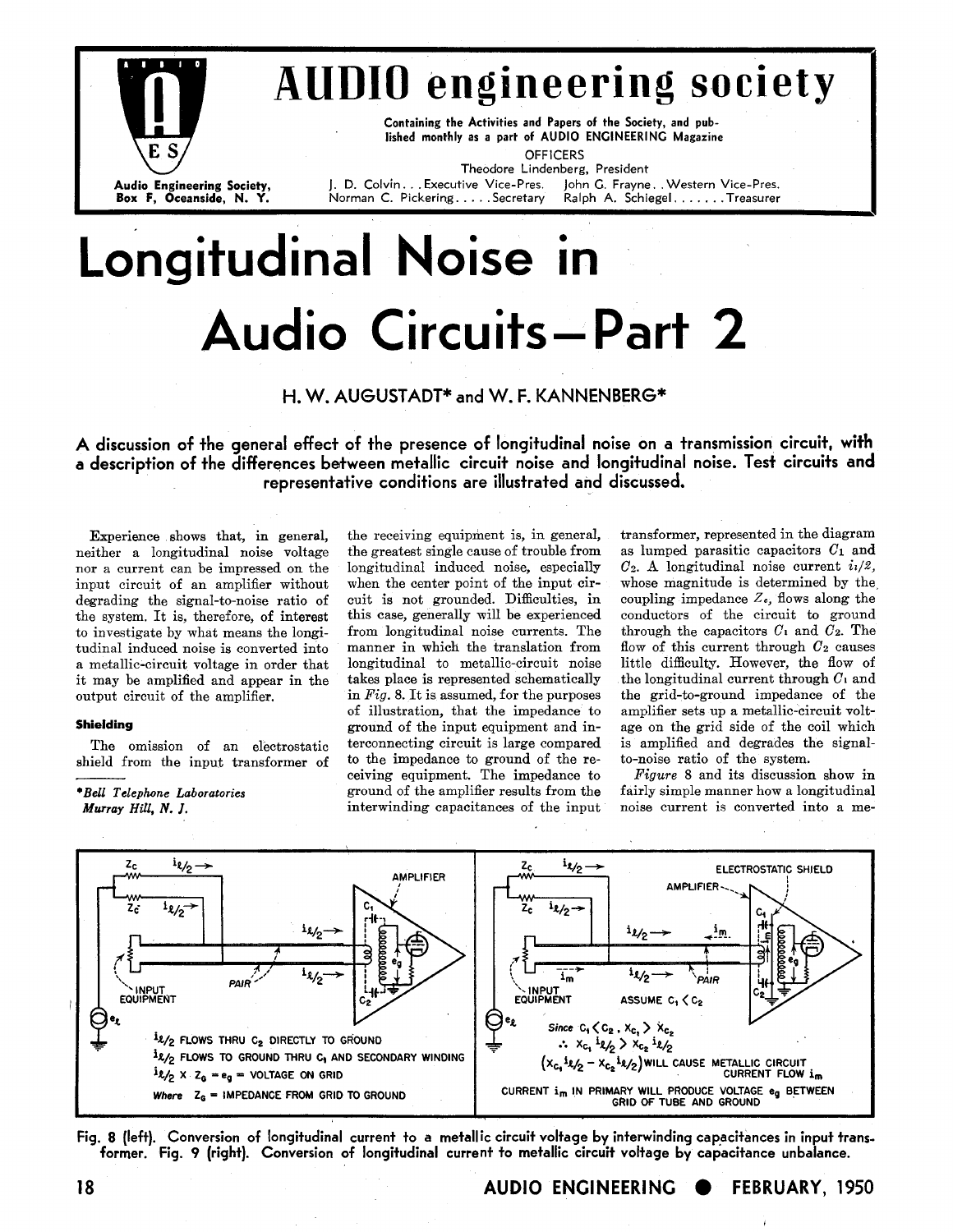becomes a source of noise in an audio is depicted in  $Fig. 9$ . The conditions system. Whether this noise source is assumed here are the same as those system. Whether this noise source is troublesome or not in a particular sys-<br>tiscussed in connection with *Fig.* 8.<br>tem depends solely on the magnitude An electrostatic shield has, however, tem depends solely on the magnitude An electrostatic shield has, however, of the longitudinal noise current. The been introduced into the input transof the longitudinal noise current. The been introduced into the input transmagnitude of the longitudinal noise former in order to eliminate the capac-<br>current is, in turn, determined in part itance between the primary and seccurrent is, in turn, determined in part itance between the primary and sec-<br>by the size of the coupling impedance ondary windings. Assume that, due to by the size of the coupling impedance ondary windings. Assume that, due to  $Z_c$ . This example shows the desirability the physical construction of the coil,  $Z_c$ . This example shows the desirability the physical construction of the coil, of obtaining a large physical separation the capacitances between the ends of of obtaining a large physical separation between power circuits and the input the primary winding and the shield are circuits of audio equipment in order not identical. This condition will alcircuits of audio equipment in order not identical. This condition will alto minimize noise troubles from longi- ways occur, of course, when the primary to minimize noise troubles from longitudinal induction.

of the type described above is **to** employ the winding is at greater physical disan electrostatic shield in the input tance from the shield than the other.<br>transformer of the receiving equipment. For purposes of illustration and analytransformer of the receiving equipment. For purposes of illustration and analy-<br>Then the disturbing currents will flow sis, these distributed capacitances have Then the disturbing currents will flow sis, these distributed capacitances have down the two conductors to ground been assumed to be lumped at the terdown the two conductors to ground through the capacitance between primary winding and shield and will not be able to reach the secondary winding. Note, however, that in order to be effective, the shield must reduce the interwinding capacitances to values so small that only a negligible amount of the longitudinal current flows from the primary to the secondary winding of the transformer.

The introduction of an electrostatic shield in the input transformer of the receiving equipment may greatly reduce the troubles resulting from longitudinal noise, but it does not entirely eliminate them. Another manner in which the longitudinal noise is con-

tallic-circuit noise voltage and thus verted into a metallic circuit voltage becomes a source of noise in an audio is depicted in  $Fig. 9$ . The conditions windings are layer wound over the electrostatic shield so that one end of One method of mitigating difficulties electrostatic shield so that one end of the type described above is to employ the winding is at greater physical disminals of the coil and  $C_2$  is assumed<br>to be larger than  $C_1$ .

> Under the assumption that the circuit is subject to a longitudinal noise current, equal longitudinal currents  $i/2$ flow down the conductors of the circuit to ground through the capacitors **C1**  and  $C_2$ . Since  $C_1$  does not equal  $C_2$ , and by supposition equal currents flow through them to ground, the potential drops across the capacitors will not be equal. Since the two terminals of the input transformer have different potentials to ground, a potential difference must exist across the primary of the coil. This voltage appears on the secondary side of the transformer as the

grid to ground voltage  $e_{\ell}$  and it also produces the small primary metallic circuit current *im.* This metallic circuit current is indicated by a dashed arrow in *Fig.* 9.

## **Effect of Circuit Balancing**

At this point, the question may be raised, "Why not drain the longitudinal current to ground by shorting the center tap of the input coil to ground and thereby eliminate the necessity for an electrostatic shield and also avoid the difficulties due to capacitance unbalances in the input transformer?" Grounding the center point of the input circuit, either at the source or the receiving equipment does, it is true, eliminate most of the troubles resulting from longitudinal noise currents but, under certain conditions, it greatly increases the possibility of noise troubles from longitudinal noise voltages.

The reason for this may be learned from a consideration of *Pig.* 10, in which it will be assumed that the input circuit of the amplifier is subject to a longitudinal noise voltage. The effect of such a voltage on the circuit is simulated by means of the zero-impedance generator *el.* It is further assumed that the source of excitation is connected to the input circuit by means of an ideal repeating coil, between whose center point and ground the longitudinal voltage is introduced, and that the center tap of the input coil on the receiving equipment is strapped to ground.



**Fig. 10 (left). Conversion of a longitudinal voltage to a metallic circuit current by metallic circuit unbalances. Fig. I I (right). Circuit elements (above) which may require adjustment to achieve satisfactory equipment performance in the presence of longitudinal noise. Equivalent bridge circuit (below) for analytical purposes.** 

**AUDIO ENGINEERING ● FEBRUARY, 1950** 19 **19 19**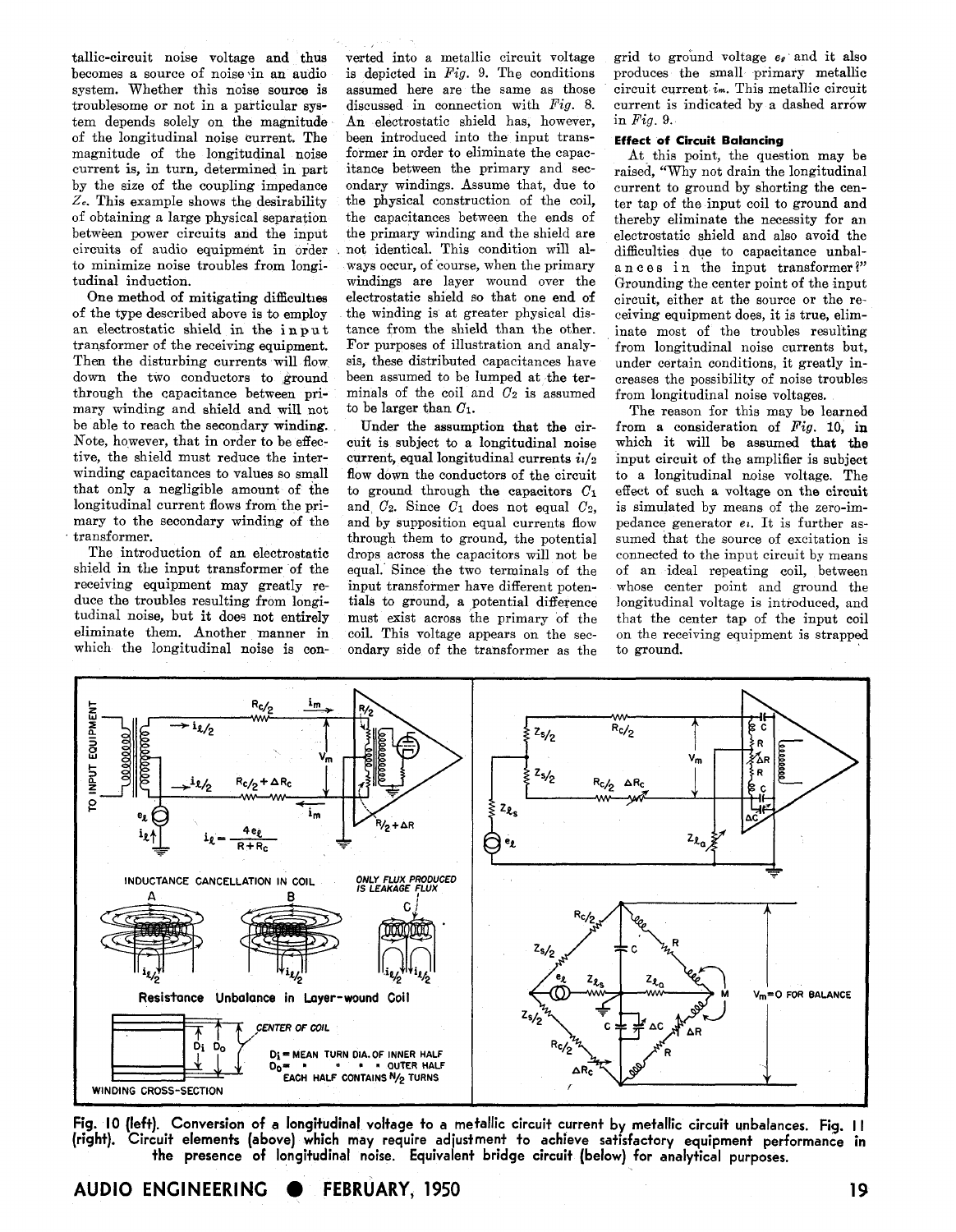the applied voltage is  $i = 4e/(R+R_0)$  a metallic-circuit current  $i_m$  to flow<br>in which  $R_0$  is the resistance of the in the input circuit of the equipment in which  $R_e$  is the resistance of the in the input circuit of the equipment<br>conductors of the input circuit and  $R$  of the correct magnitude to make the conductors of the input circuit and  $R$  is the resistance of the primary winding of the input transformer. Note that neither the primary inductance of the neither the primary inductance of the metallic circuit current *im*, indicated input transformer or of the repeating by the dashed arrow in the figure. input transformer or of the repeating by the dashed arrow in the figure, coil, nor the internal input impedance through the primary winding of the of the amplifier, nor the output im-<br>put transformer sets up a voltage<br>pedance of the input equipment appears  $V_m$  across the terminals of the receiving pedance of the input equipment appears  $V_m$  across the terminals of the receiving in this expression. These latter factors amplifier. This then is another means in this expression. These latter factors amplifier. This then is another means cancel out because the longitudinal cir-<br>by which longitudinal noise is converted cancel out because the longitudinal cir- by which longitudinal noise<br>cuit currents flow in opposing direc- into metallic-circuit noise. cuit currents flow in opposing directions to ground through the primary **Impedenee Unbalance**  windings of the coils, and hence the The actual means for converting the associated magnetic fluxes set up by longitudinal noise voltage into metallicthem cancel out, as indicated in a, *b,*  end c of **Fig.** 10, The impedance, due general, be negligible with respect to the winding resistance in the frequency



# Fig. 12. Test circuit for laboratory the input equipment. Unbatance any-<br>evaluation of performance of equip-<br>will, under the conditions assumed in two conditions of operation: with Z<sub>1</sub>, evaluation of performance of equip-<br> **evaluation** of peration: with Z<sub>1</sub>.<br> **equal to zero**, representing the case of<br> **equal to zero**, representing the case of

cuit. It is assumed in the illustration The remedy which this analysis sug-<br>that the input transformer is a layer-<br>gests is to reduce the circuit unbal-<br>impedance to ground, representing the wound coil, and hence the resistance ances and so protect the circuit against case of a longitudinal noise current.<br>of its inner winding is less than that longitudinal noise voltages. The elements of the circuit which of its inner winding is less than that longitudinal noise voltages.<br>
of its outer winding. This resistance The magnitude of the metallic-cirof its outer winding. This resistance The magnitude of the metallic-cir- must be adjusted to achieve the desired<br>unbalance in the coil is designated  $\Delta R$ , cuit voltage introduced in the input objective are shown as circu unbalance in the coil is designated  $\Delta R$ . cuit voltage introduced in the input objective are shown as circuit variables It is also assumed that an electrostatic It is also assumed that the input con- circuit, under the conditions assumed (it is assumed that an electrostatic ductors are slightly unbalanced, and in Fig. 10 is a function of the magni- shield is incorporated in the i this conductor resistance unbalance is tude of the longitudinal current. This, transformer in order to eliminate the designated  $\Delta R_c$ . On the assumption that therefore, suggests that an alternate transformer interwinding the unbalances are a small part of their remedy in this case is to remove a cen-<br>respective resistances, their effect on ter tap ground from the circuit in order schematically in the alternate Wheatrespective resistances, their effect on ter tap ground from the circuit in order schematically in the alternate Wheat-<br>the circuit may be determined by as-<br>to reduce the longitudinal current to a stone bridge form. The pr the circuit may be determined by as-<br>suming that equal longitudinal cur-<br>negligible quantity and thereby reduce suming that equal longitudinal cur- negligible quantity and thereby reduce to adjust the circuit variables so as to rents  $i/2$  flow down the two conductors the metallic-current resulting from reduce the bridge output to rents  $i_1/2$  flow down the two conductors the metallic-current resulting from reduce the bridge output to zero in the to ground. The flow of these equal cur-<br>to ground. The flow of these equal cur-<br>circuit upbalances. It to ground. The flow of these equal cur-<br>rents through resistances which differ that the expedient of operating the The variables which require adjustment rents through resistances which differ that the expedient of operating the The variables which require adjustment slightly in magnitude will produce input circuit of the equipment with a are the series circuit impedance un slightly in magnitude will produce input circuit of the equipment with a are the series circuit impedance un-<br>slightly different potential drops along center-point ground is not a general balances represented in the figure

The longitudinal current produced by in the two potential drops will cause<br>e applied voltage is  $i_i = 4e/(R+R_i)$  a metallic-circuit current  $i_m$  to flow potential drops along the two paths to ground equal. However, the flow of the through the primary winding of the

longitudinal noise voltage into metallic-



impedance unbalance in the two halves of the input circuit. This impedance unbalance may exist in the input cir-<br>must be solved in a given design may cuit of the receiving equipment, in the connecting pair, or it may originate in the input equipment. Unbalance any-The presence of longitudinal *Fig.* 10, convert part of the longitudinal equal to zero, representing the case of voltage or current. voltage or current.<br>cuit. It is assumed in the illustration The remedy which this analysis sug-<br>cuit. It is assumed in the illustration The remedy which this analysis sug-<br> $Z_{11}$  large compared with the circuit gests is to reduce the circuit unbal-<br>ances and so protect the circuit against case of a longitudinal noise current.

in Fig. 10, is a function of the magnitherefore, suggests that an alternate transformer interwinding capacitances). slightly different potential drops along center-point ground is not a general balances represented in the figure as<br>the two paths to ground. This difference protective measure against longitudinal conductor and coil resist protective measure against longitudinal



creases its susceptibility to longitudinal makes it relatively insensitive to longitudinal noise voltages and markedly increases its sensitivity to longitudinal noise currents.

In actual conditions of operation, the input circuits of audio systems may be subject simultaneously to both types of longitudinal noise, and the problem is Fig. 13. Analysis of source of noise in **therefore to uncover a general solution**<br>an a.c.-d.c. amplifier. that will protect the circuit under both that will protect the circuit under both circuit noise, in the *general* **case,** is kinds of exposure. The solution, as may simultaneous adjustment of all the fac-<br>tors discussed so far. The problem which be grasped by a consideration of *Fig.* 11.<br>The metallic circuit voltage  $V_m$  must

**20** . **AUDIO ENGINEERING e FEBRUARY, 1950**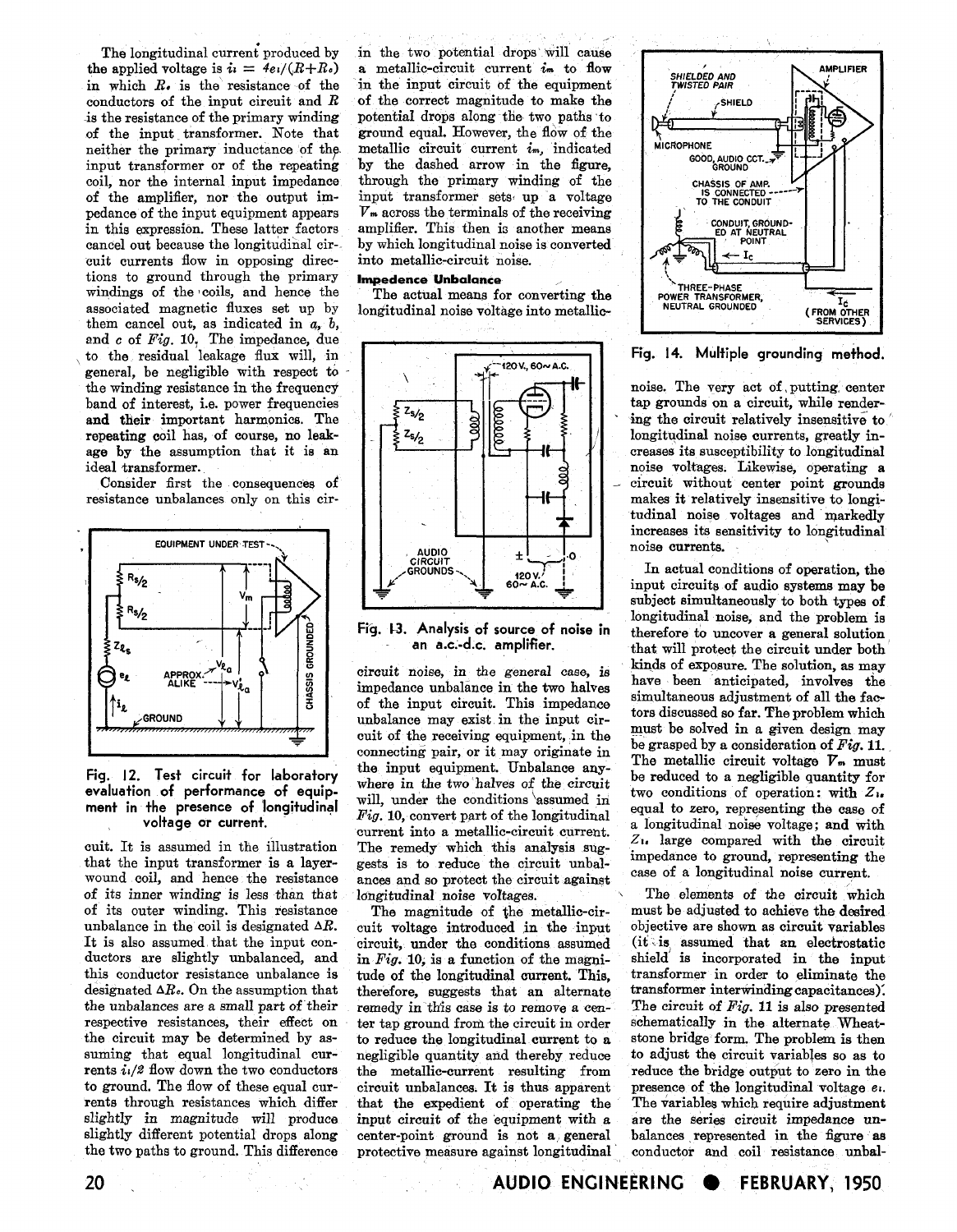ances, the impedance unbalances to ground of the circuit represented in the figure as capacitances, and the impedance to ground in the center tap circuit of the input transformer.

The entire input circuit of an audio system must be so designed that it will perform in an acceptable manner in the presence of longitudinal noise. In general, this means that appropriate protective measures against longitudinal induction must be incorporated in all the elements of the input circuit, including input equipment and the connecting pair, as well as the receiving equipment. This is true because both the input equipment and the connecting pair can equally well convert the longitudinal noise into metallic-circuit noise. The problem is not restricted to amplifiers alone as longitudinal conversion sources, but is likewise true for microphones, phonograph pickups and all other types of input equipment.

### **Equipment Limitations**

The limitations of a piece of equipment must be understood in order to use it effectively, and these limitations are generally established by suitable test procedures. From the preceding discussion, it is apparent that data is desired, in appropriate form, on the equipment in the presence of both types of longitudinal induction. This means that the test circuit should provide a measure of the effect of the series impedance unbalances of the two halves of the metallic circuit and of their impedance unbalances to ground, and should also reflect the effect of the other factors such as interwinding capacitances that contribute to poor performance in the presence of longitudinal noise. An appropriate test circuit for this purpose is shown in **Fig.** 12.

The test circuit of **Pig. 12** is arranged to impress the longitudinal voltage on the equipment under test via the midpoint of the source impedance for which the equipment was designed. The longitudinal voltage may be impressed through an impedance  $Z_{1}$ , whose value is dictated either by the conditions of the test or the sensitivity of the instruments used in making the test. Appropriate precautions should be taken to insure that the test circuit is itself not a source of error.

The test circuit is employed to evaluate the performance of the equipment in the presence of a longitudinal voltage and in the presence **of a** longitudinal current. The performance of the equipment in the presence of a longitudinal voltage is determined by measuring the metallic-circuit voltage *Vm* and the longitudinal voltage *Vta* under the ing the metallic-circuit voltage  $V_{\bullet}$  and<br>the longitudinal voltage  $V_{\bullet}$  under the<br>condition of minimum - preferably

zero-longitudinal current *i*<sub>1</sub>. The measurement is therefore made with the center point of the input circuit of the equipment open circuit to ground. The longitudinal voltage suppression of the equipment, under these conditions of operation, is the ratio of *Vra* to *Vm.* In decibels, it is 20  $log_{10}$   $V_{1a}/V_{m}$  and it should be determined over the appropriate frequency band.

The performance of the equipment in the presence of a longitudinal current is determined by measuring the ratio of the metallic circuit voltage *Vm* to the, longitudinal current **iz** under **the**  condition of minimum-preferably zero -longitudinal voltage *Vr..* This measurement is therefore made with the center point of the input circuit of the equipment shorted to ground. The longitudinal current suppression of the equipment, under these conditions of operations, is the ratio of  $V_m$  to  $i_i$ . It is generally expressed as so many microvolts per ampere and should be determined over the appropriate frequency band.

### **Field vs Test Performance**

The correlation between the performance of a piece of equipment when in a test circuit and when installed in the field is often difficult to establish because of the wide range of field operating conditions. This situation is particularly true, when it comes to predicting with accuracy, on the basis of laboratory test data, the longitudinal suppression performance of equipment. Hence, in the remainder of this article, some of the limitations and special conditions encountered will be indicated briefly as a guide to the wide range of problems encountered in the practical application of this information. **A**  source of possible discrepancy between predicted and actual performance resides in the fact that lumped noise sources are employed in both the analysis and test circuits, whereas the noise experienced in the field is usually that due to a distributed source. In the case of the interconnecting pair between the sending and receiving equipment, the metallic-circuit impedances and the impedances to ground are, in addition, distributed rather than lumped dements. It generally will be found, however, that a satisfactory correlation between the longitudinal suppression performance of a piece of equipment in a test circuit and in the field can be established when the effect of these factors are correctly evaluated.

Another factor of importance is that in this discussion it has been assumed that the longitudinal noise is introduced into the input circuit between the sending and receiving equipment. However, *[Continued* **0%** *page 341*  Employment<br>Register

POSITIONS OPEN and AVAILABLE PERSONNEL may be listed here at no charge to industry or to members of the Society. For insertion in this column, brief announcements should be in the hands of the Secretary, Audio Engineering Society, Box F, Oceanside, N. Y., before the fifth of the month preceding the date of issue.

Wanted: E. E., electronics major, with extensive bkgnd in magnetic and audio cct design and acoustical theory and practice. Must have at least 5 yrs exp. in product design on products now being sold nationally. Must be capable of following product from experimental through production, and be responsible for specifications, quality control, field tests, operation and service manuals on product developed. Must be creative and have an exceptionally high degree of mechanical aptitude. State age, education, and qualifications when answering. Location: Minnesota. Box **102.** 

**e** Communications Engineer (MIT), **22,**  and some experience; interested in research, development, or teaching in audio, acoustics, electric circuits, and vacuumtube circuits. Box **111.** 

Graduate Student of radio and tele- $\bullet$ vision desires Junior Engineering posi- tion in audio or recording industry. Age **23,** married, child. Willing to travel occasionally. Prefer midwest or south. Box **113.** 

Recording Engineer. Experienced mixer; knowledge of classical music. Knows motion picture and radio mixing<br>techniques, 30, married, presently em-<br>ployed. Graduate of Hollywood Sound<br>Institute. Box 121.

Audio Engineer. Graduate Hollywood Sound Institute, **25,** married. Now attending television production school. Desires position with broadcast or recording studio, evenings, N.Y.C. Free to travel for full-time position. Box **122.** 

Graduate: Advanced Technology  $\bullet$ course at RCA Institutes, 26, married, with knowledge of music, desires position in audio field; salary secondary. Box **101.**  Audio Engineer: M.S. Physics, Electrical Engr; ten years research, development, design experience with sound recording, acoustic measurements, and<br>transducers. Thorough bkgnd in magnetic and mechanical recording including magnetic recording systems for computer applications. Presently employed, prefer firm in which could invest capital, small city or suburban location. Box **201.** 

\* Graduate VTI: employed at present. Desires position in audio field. Some exhealth. Willing to learn, and will go any-<br>where. Box 202.

Audio Engineer: experienced man with family desires position in recording, broadcasting, film, or TV sound. Excellent operator. troubleshooter, and maintenance man. Superior knowledge of classical music. Studio and equipment design and construction experience. Fluent English, French, and German. Willing to relocate. Box **203.**